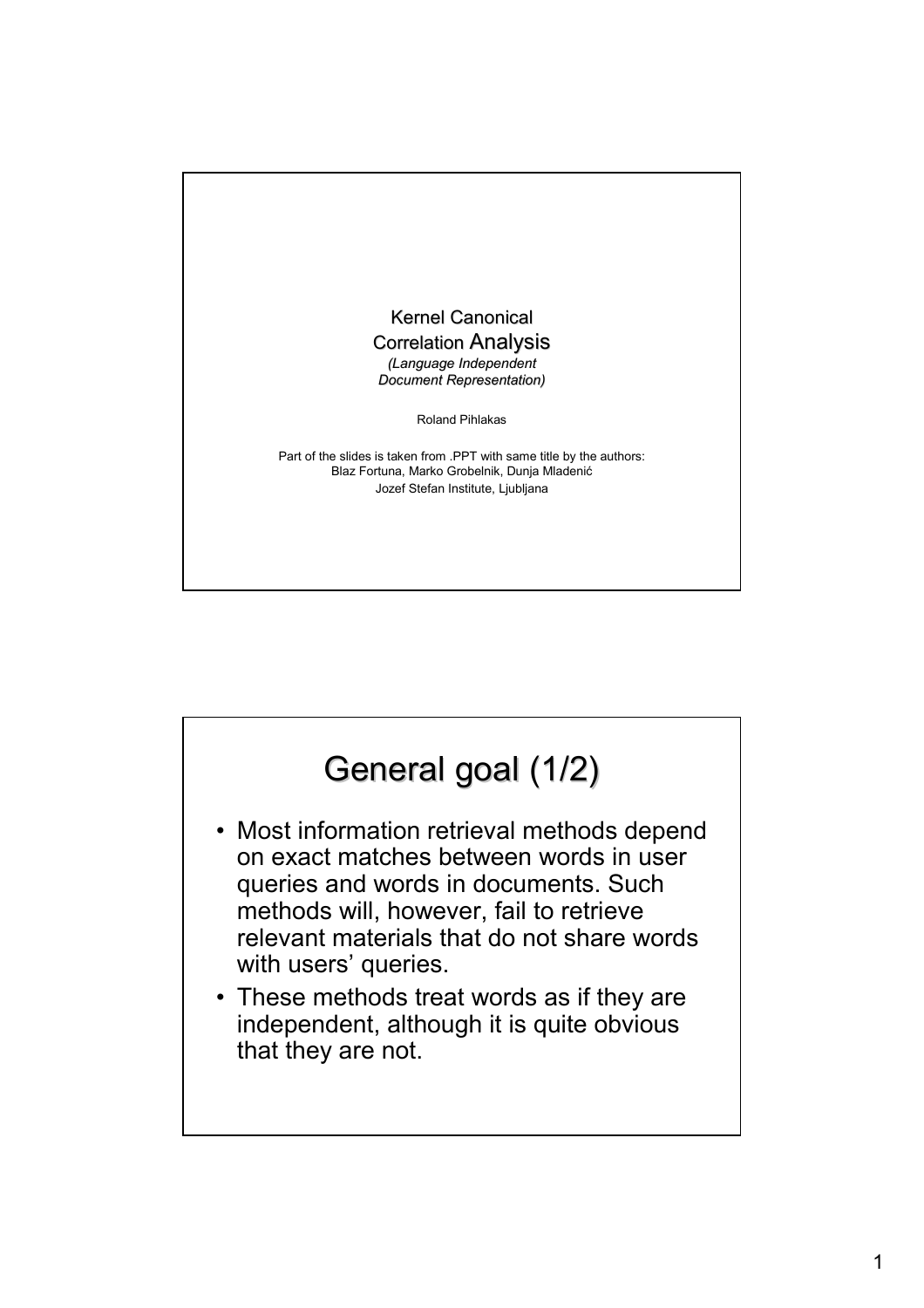

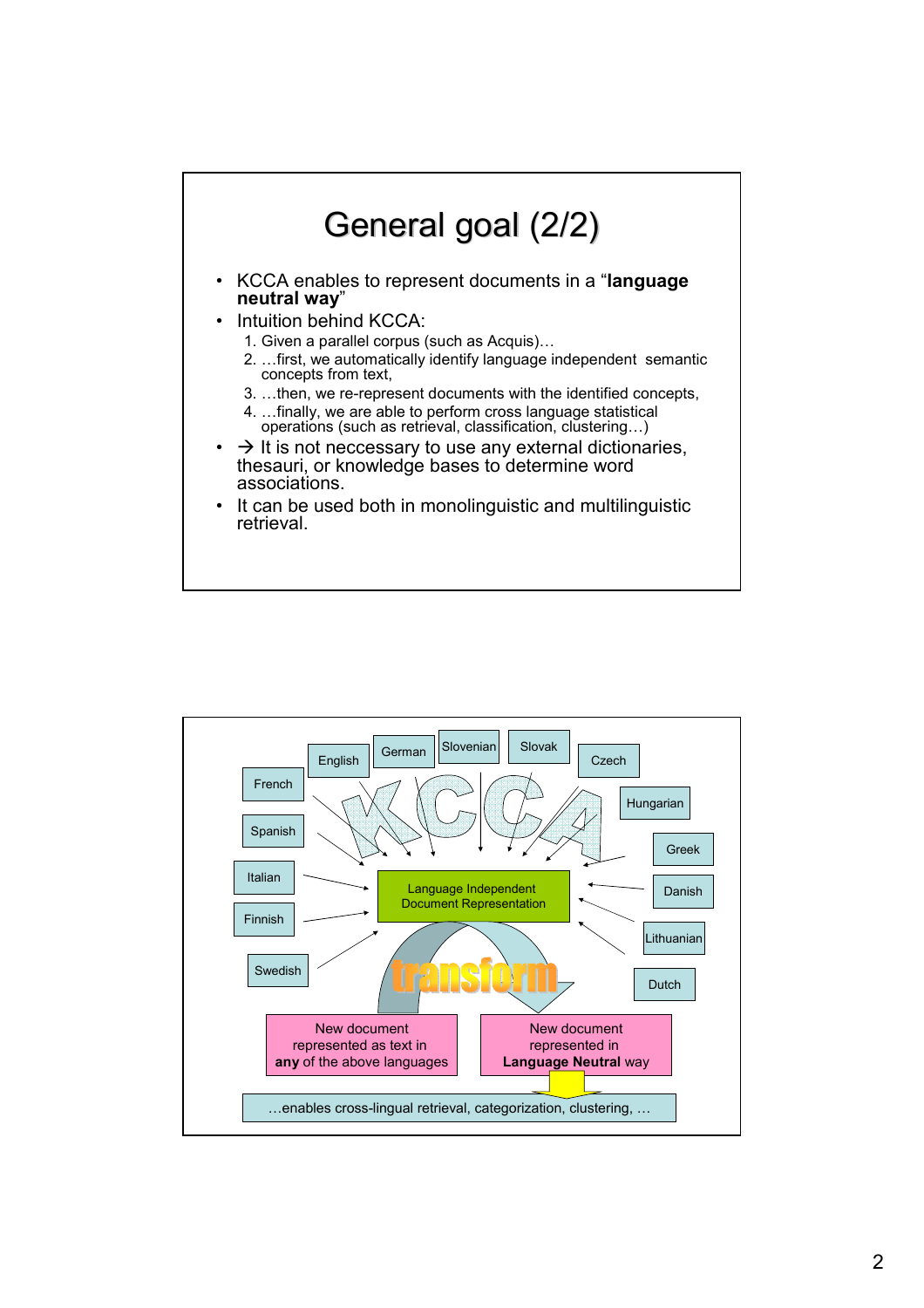

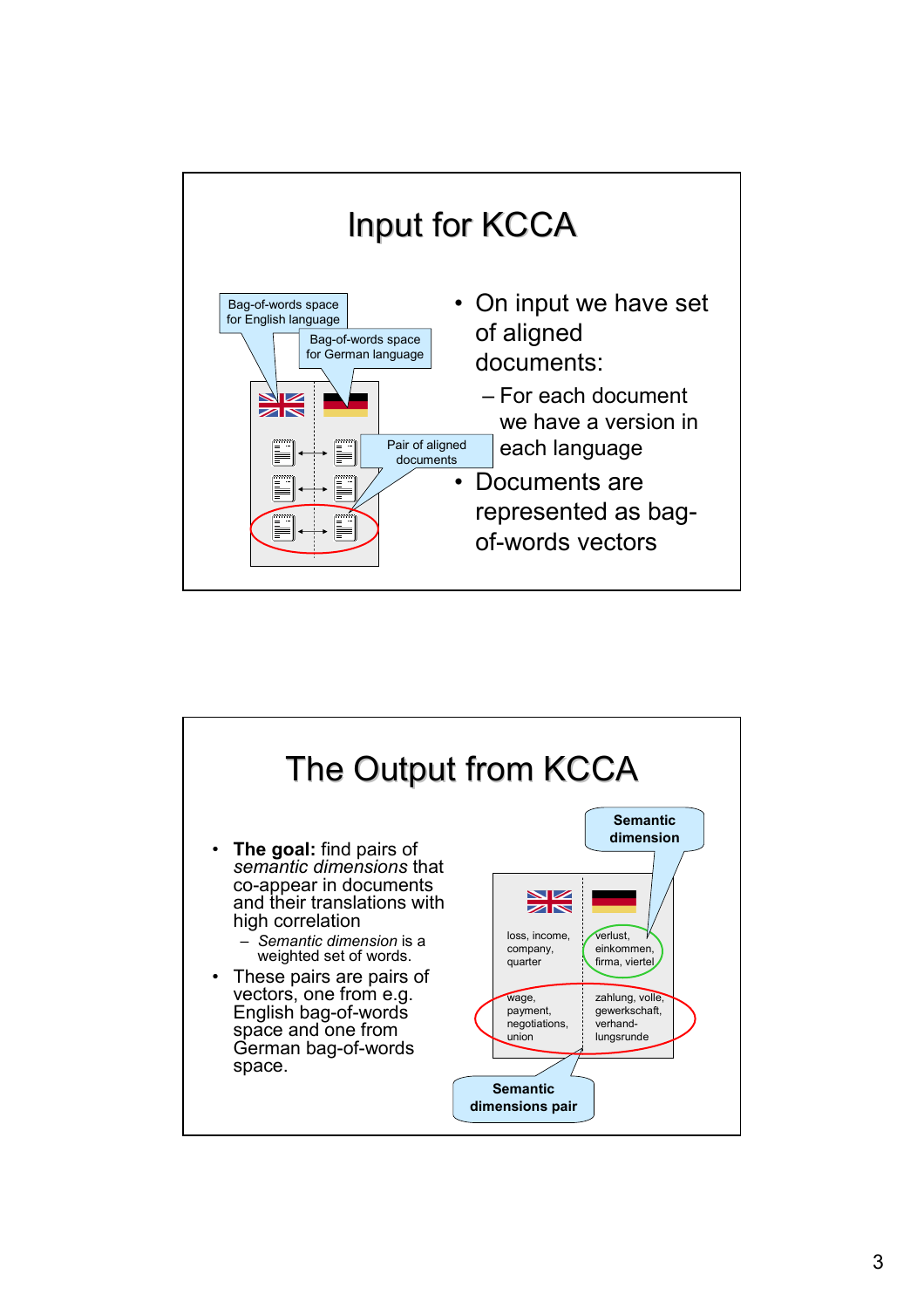## What is canonical correlation analysis

- arg max<sub>a, b</sub>  $\rho$ , where  $\rho$  = corr(a'X, b'Y)
- $X, Y$  vectors of random variables
	- a, b vectors we are seeking for
- Typical use for canonical correlation in the psychological context is to take a two sets of variables and see what is common amongst the two sets.
- For example you could take two well established multidimensional personality tests such as the MMPI and the NEO. By seeing how the MMPI factors relate to the NEO factors, you could gain insight into what dimensions were common between the tests and how much variance was shared.

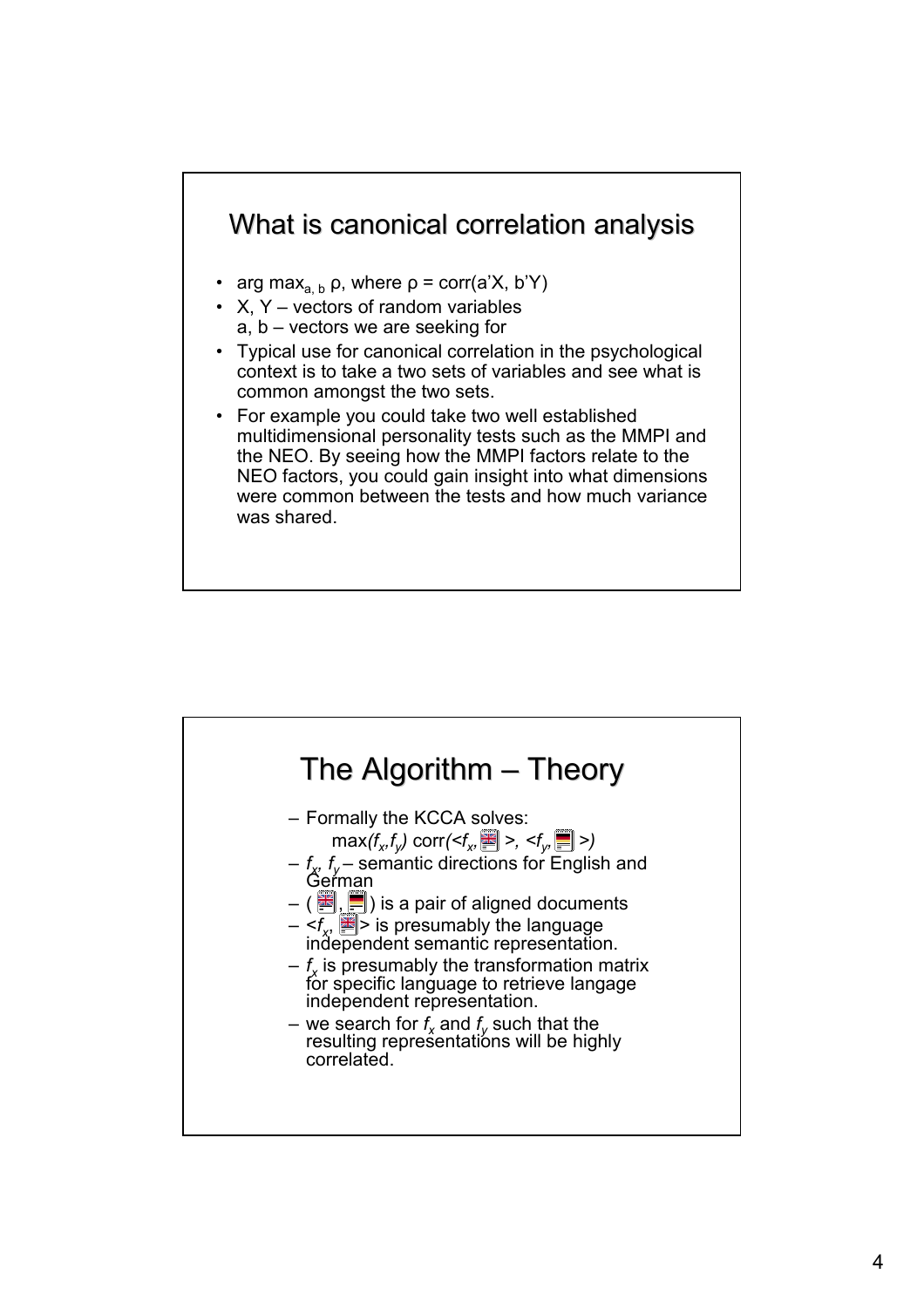

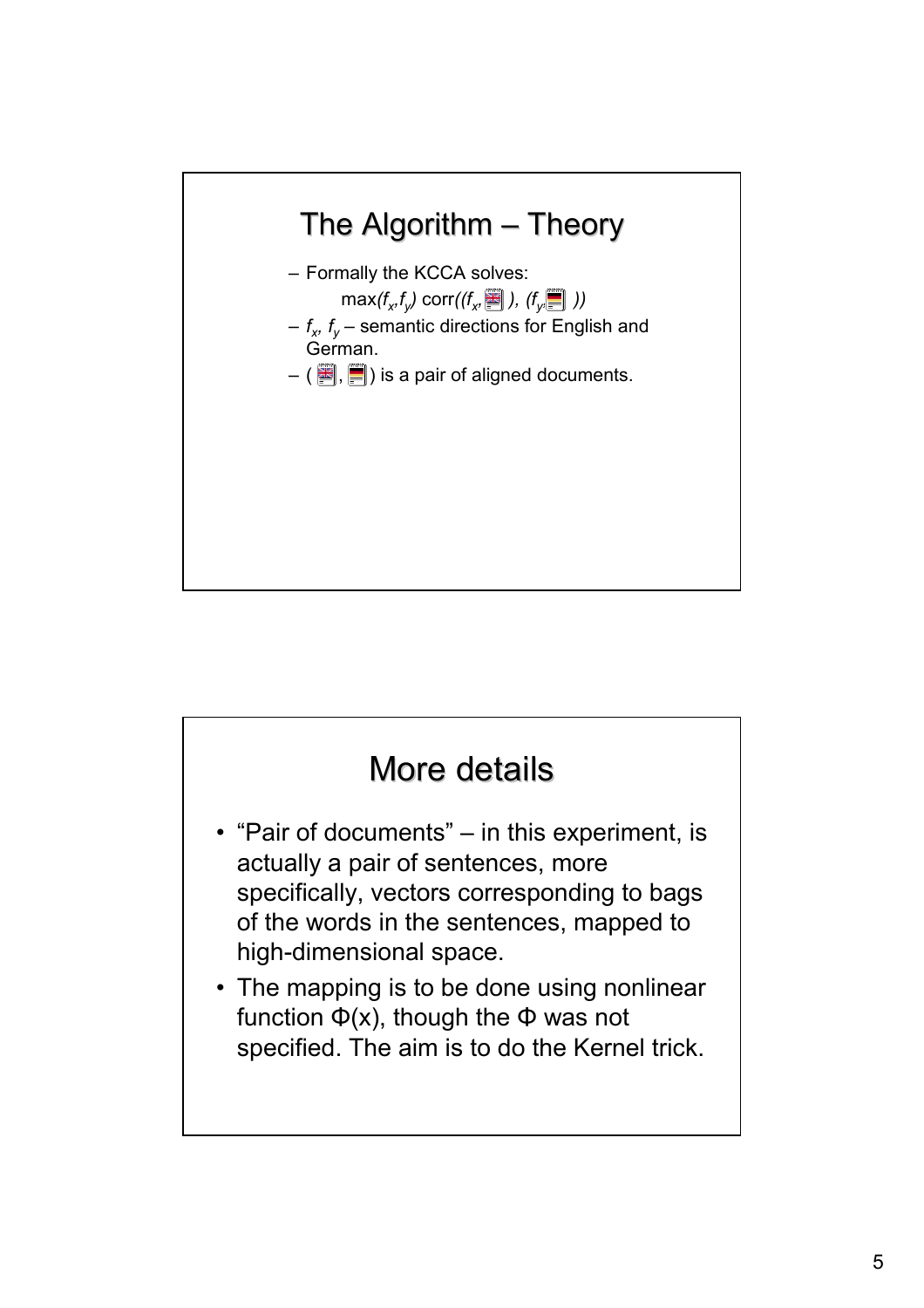

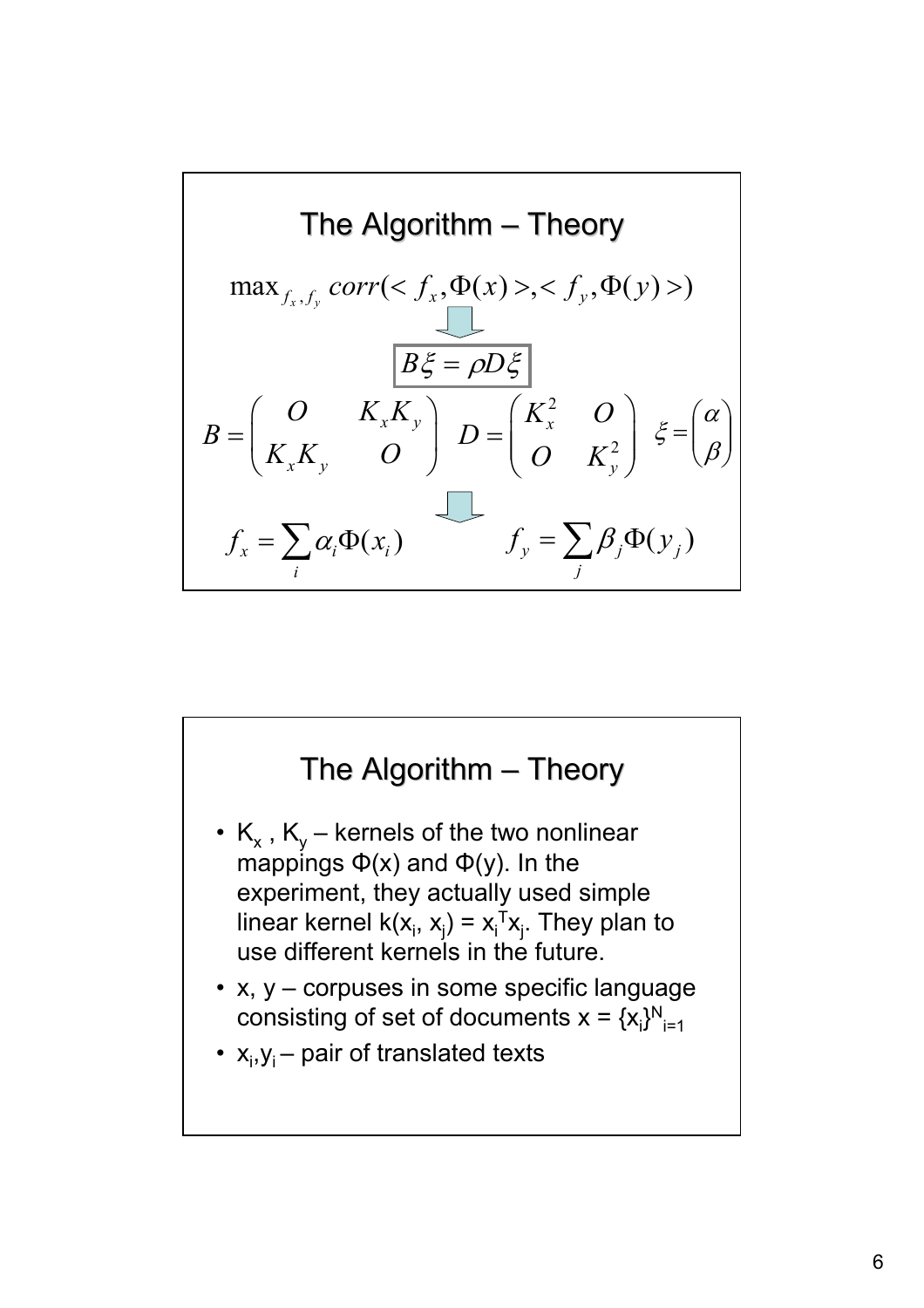

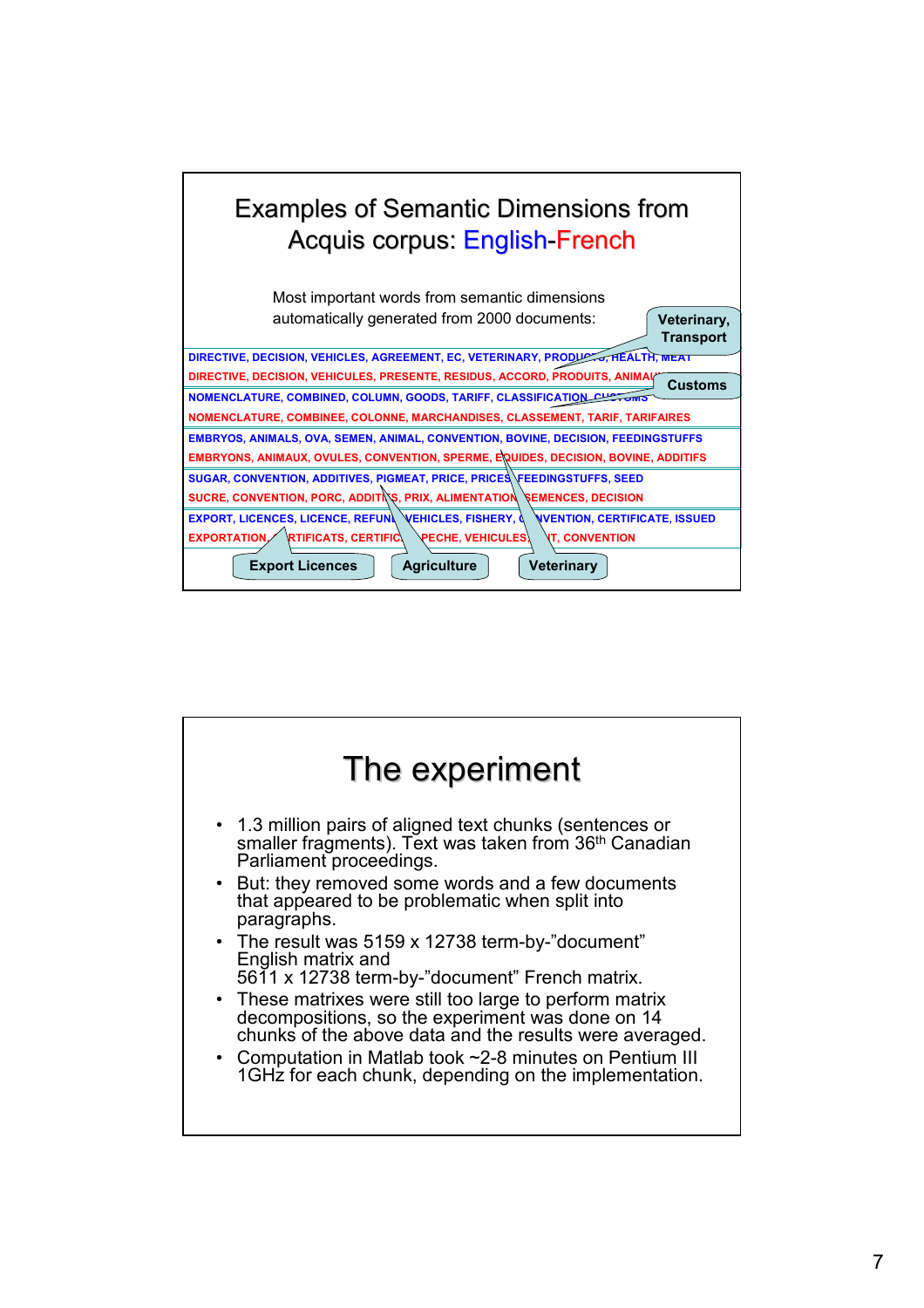| <b>Results</b>                                                                          |                 |                 |                      |                      |                         |                                                                                                                                                                                                                                                                 |                      |                        |                        |                      |                          |
|-----------------------------------------------------------------------------------------|-----------------|-----------------|----------------------|----------------------|-------------------------|-----------------------------------------------------------------------------------------------------------------------------------------------------------------------------------------------------------------------------------------------------------------|----------------------|------------------------|------------------------|----------------------|--------------------------|
| in cross-linguistic tests.<br>Table 4. English-English top-ranked retrieval accuracy, % |                 |                 |                      |                      |                         | Pseudo query tests: 5 query words, relevant documents were the<br>test documents themselves in monolinguistic retrieval or their mates<br>K – unspecified. Probably the number of terms / dimensions.<br>Table 5. English-English top-ten retrieval accuracy, % |                      |                        |                        |                      |                          |
| К                                                                                       | 100             | 200             | 300                  | 400                  | <b>FULL</b>             | К                                                                                                                                                                                                                                                               | 100                  | 200                    | 300                    | 400                  | <b>FULL</b>              |
|                                                                                         | $17 + 1$        | $24 + 1$        | $28 + 1$<br>$61 + 1$ | $31 + 1$<br>$64 + 1$ | $40 + 3$<br>$60 + 6$    | CL-LSL<br>CL-KCCA                                                                                                                                                                                                                                               | $39 + 1$<br>$83 + 1$ | $47 + 1$<br>$91 \pm 1$ | $51 \pm 1$<br>$94\pm1$ | $54 + 1$<br>$94\pm1$ | $63 + 4$<br>$88 + 5$     |
| CL-LSI<br>CL-KCCA                                                                       | $40 + 2$        | $55 + 2$        |                      |                      |                         |                                                                                                                                                                                                                                                                 |                      |                        |                        |                      |                          |
| Table 6. English-French top-ranked retrieval accuracy, %<br>К<br>$CL-LS1$               | 100<br>$16 + 1$ | 200<br>$23 + 1$ | 300<br>$27 + 2$      | 400<br>$30+1$        | <b>FULL</b><br>$40 + 6$ | Table 7. English-French top-ten retrieval accuracy, %<br>К<br>CL-LSI                                                                                                                                                                                            | 100<br>$47 + 1$      | 200<br>$57 + 2$        | 300<br>$63+2$          | 400<br>$66 + 2$      | <b>FULL</b><br>$77 + 10$ |